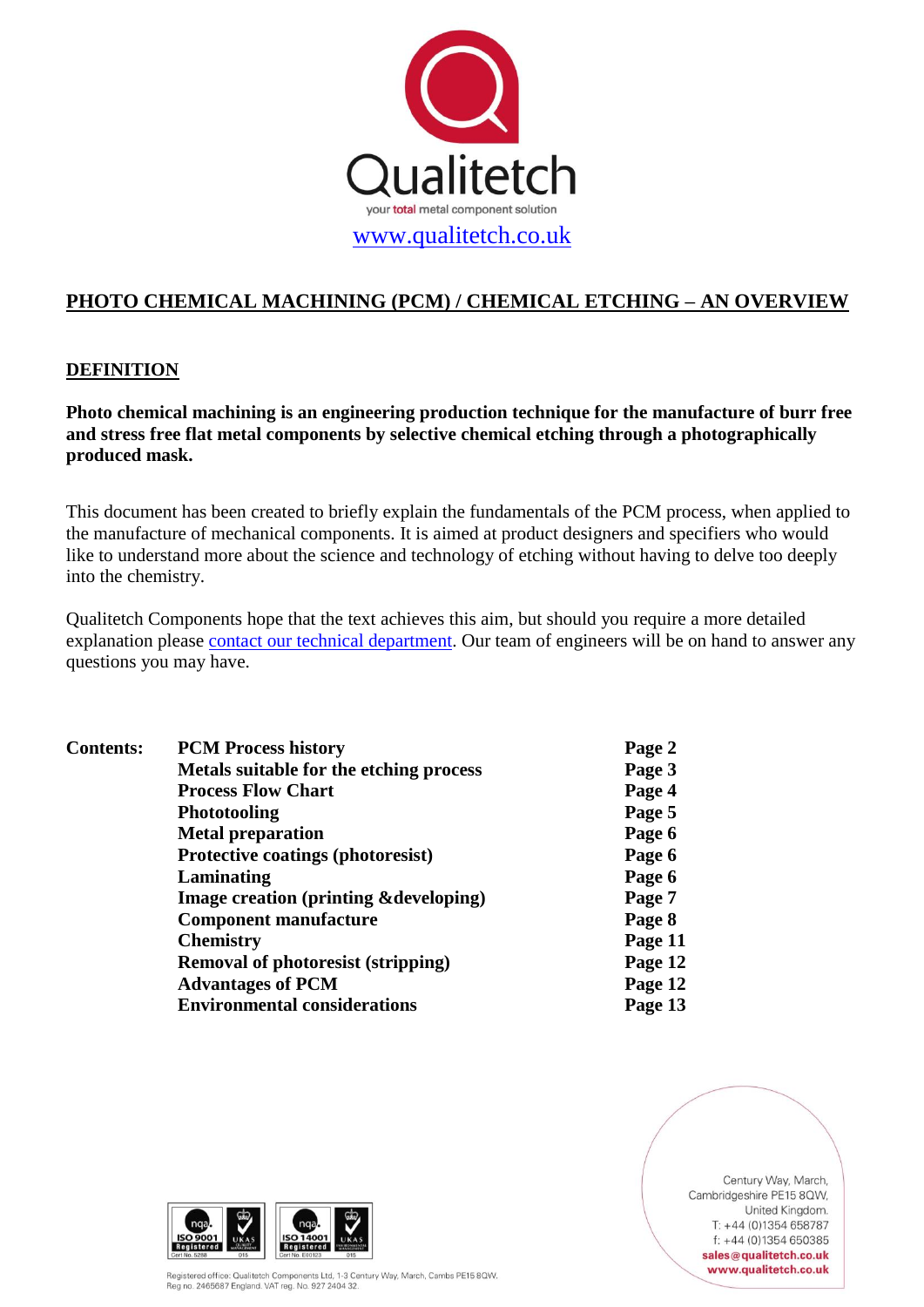

## **PHOTO CHEMICAL MACHINING – A BRIEF PROCESS HISTORY**

The development of knowledge of acid attack upon metals is not new, its origins lie in antiquity. Legend tells that the ancient Greeks had discovered a fluid, which is referred to as liquid fire, that attacked both inorganic and organic materials. However as this was the Bronze age it is unlikely that they possessed the technology to manufacture such an acidic chemical. The ancient Egyptians etched copper jewellery with citric acid as long ago as 2500BC. The Hohokam people, of what is now Arizona, etched snail shell jewellery with fermented cactus juice around 1000BC.

Chemical etching was not used regularly in Europe until the fifteenth century when it was used to decorate suits of armour. Engraving was impossible since armour was forged as hard as the chisels of the day. The earliest reference to this process describes an etchant made from common salt, vinegar and charcoal acting through a hand scribed mask of linseed oil paint. Decorative patterns where also etched into swords by means of scribed wax resist. These techniques were adapted and improved by etchers operating in close co-operation with armourers until, by the seventeenth century, armour had become wholly ceremonial and great works of etched art.

The sixteenth century saw the use of etching techniques to produce printing plates of a superior quality to those previously engraved. The main advantage being the lack of burrs. During the mid seventeenth century etching was used for the indelible calibration of measuring instruments and scales such as an artillery gunners conversion table etched around 1650. This related the bore of a cannon in relation to the weight of the shot and assisted in the estimation of its trajectory.

Two developments within the space of forty years in photography laid the foundations for the photoresists we use today. In 1782 John Senebier of Geneva investigated the property of certain resins to become insoluble in turpentine after exposure to sunlight. Inspired by this, Joseph Nicephore Niepce resurrected an ancient Egyptian embalming technique that involved the use of what is now known as Syrian asphalt. This hardens after exposure to several hours of sunlight, into an acid resistant film. However, it took constant experimentation until this development was a success in 1822. The result was a resist that could be photo-polymerised in the exposed areas whereas the unexposed areas could be developed off in a solution of oil of lavender in turpentine. The age of photo etching had arrived.

By 1925 the huge daily newspaper industry made large-scale use of printing plates etched in nitric acid solution. By 1927 the use of chemical milling through a rubberised paint mask, which was hand cut around a template, was being used as an engineering production tool.

John Snellman may have been the first to produce flat metal components by photo chemical machining of shim stock that was too hard for punching. He innovated the use of cutting lines, or outlines, in the photoresist mask. This ensured even simultaneous etching of every component detail and also his use of tabs secured the parts into the parent metal sheet. He patented the process in 1944 whereafter it was increasingly used to manufacture shims, springs, stencils, screens and virtually any complex shape which for technical reasons could not be punched. Within ten years two American companies, the Texas Nameplate Company and the Chance-Vought Aircraft Corporation had taken a considerably refined Snellmans process and renamed it Chemi-Cut.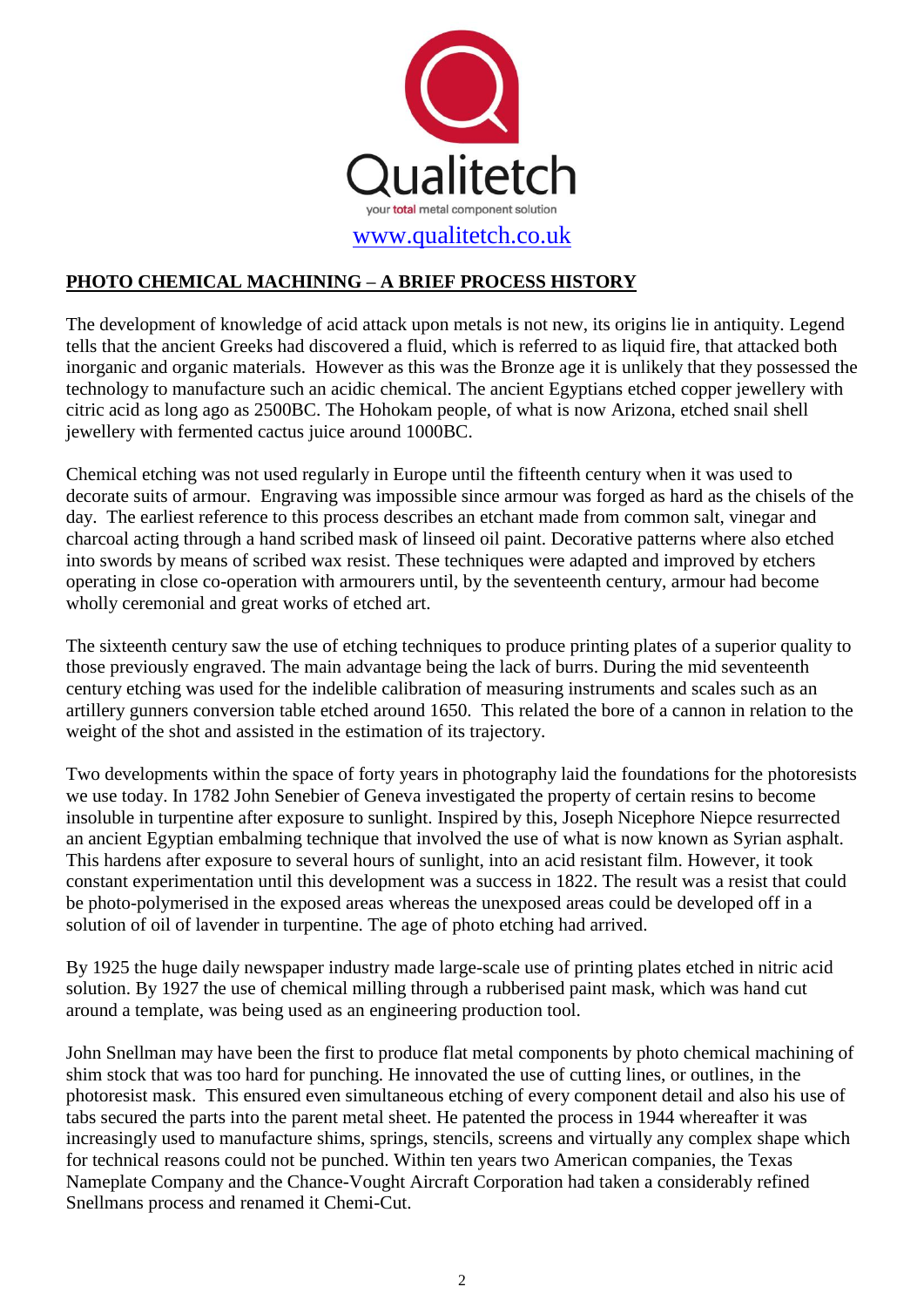

The photo chemical machining process was further developed on both sides of the Atlantic, becoming a production process in the UK in the early 1960s. Development was further accelerated by the introduction in commercial applications of the printed circuit board. The high volumes required for this product saw large strides in development, particularly in the design of etching equipment. These improvements quickly transferred to the photo chemical machining process, leading to the industry we see today.

## **METALS SUITABLE FOR THE ETCHING PROCESS**

## METAL TYPES

Most metals are suitable for the etching process. The method of production and the chemical composition both have a bearing on the rate of processing, the overall finished size, tolerance and the appearance of the etched edges. Some alloyed materials do cause particular problems to the process e.g. a high carbon content contaminates the etching chemicals unless filtered out at the processing stage (refer to the rate of etch). Silicon causes particular problems with both the etching rate and adhesion of the photoresist to the surface of the material (refer to metal preparation). Metals that have an alloying content of Cobalt, Palladium or Titanium have to be given careful consideration. These three alloys especially can be a major factor in preventing a successful etch. Alternative etching chemistry can be used to etch Titanium. However, as most commercial etching machines use Titanium for the metallic components within, a successful Titanium etch equates to a wrecked machine. Precious metals can be successfully processed, but as special chemistry is required most commercial etching companies do not process these metal types unless the volume is high enough to warrant the special conditions. The majority of metal processed is cold rolled stock. However, sintered metals such as Molybdenum can be successfully processed. Preplated materials are generally not processed as the etch rate of the plating metal will differ from the base metal. This could consequently cause tolerance problems and cut back the plated finish to unacceptable levels. Consequently plated components are etched and post plated.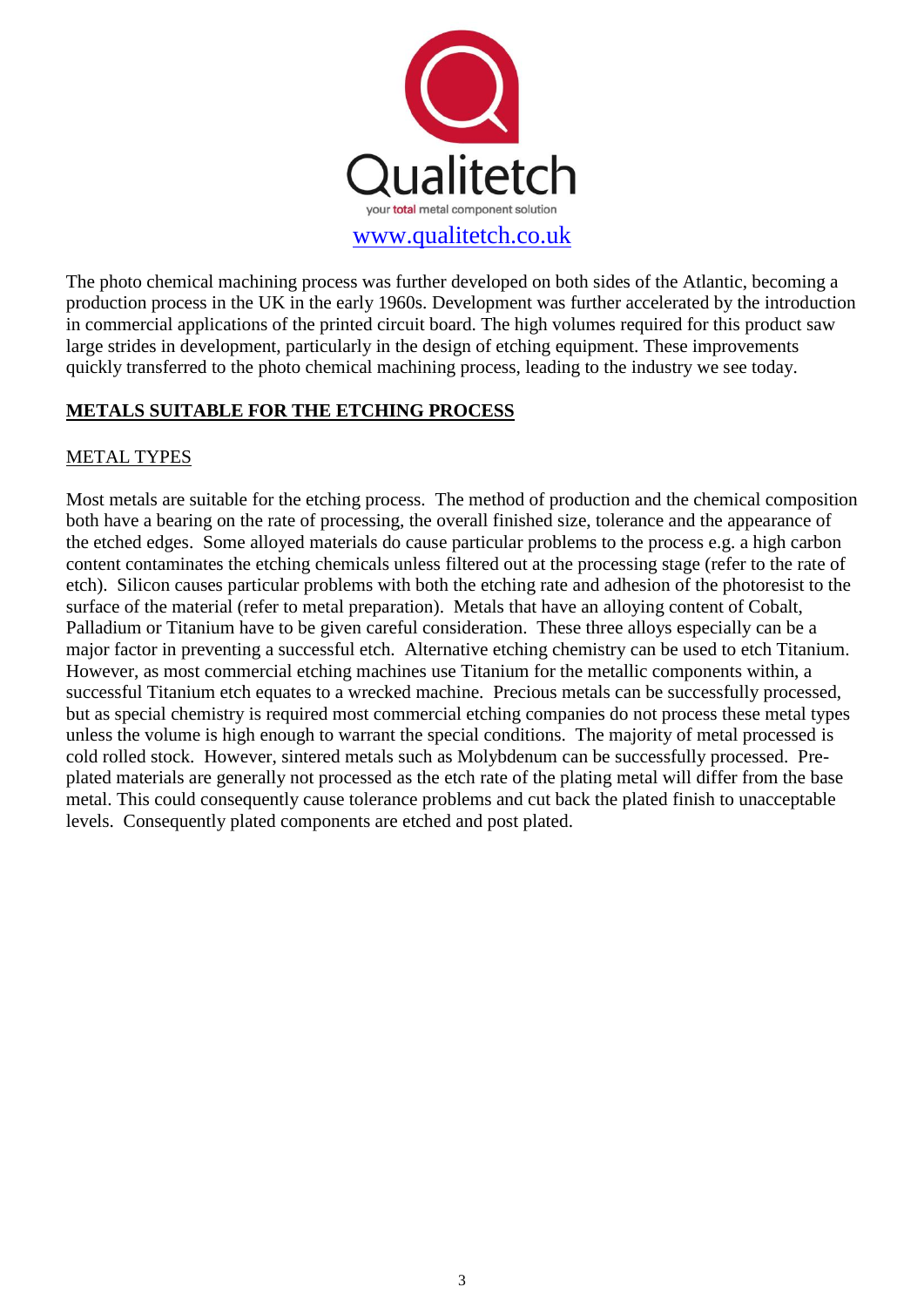

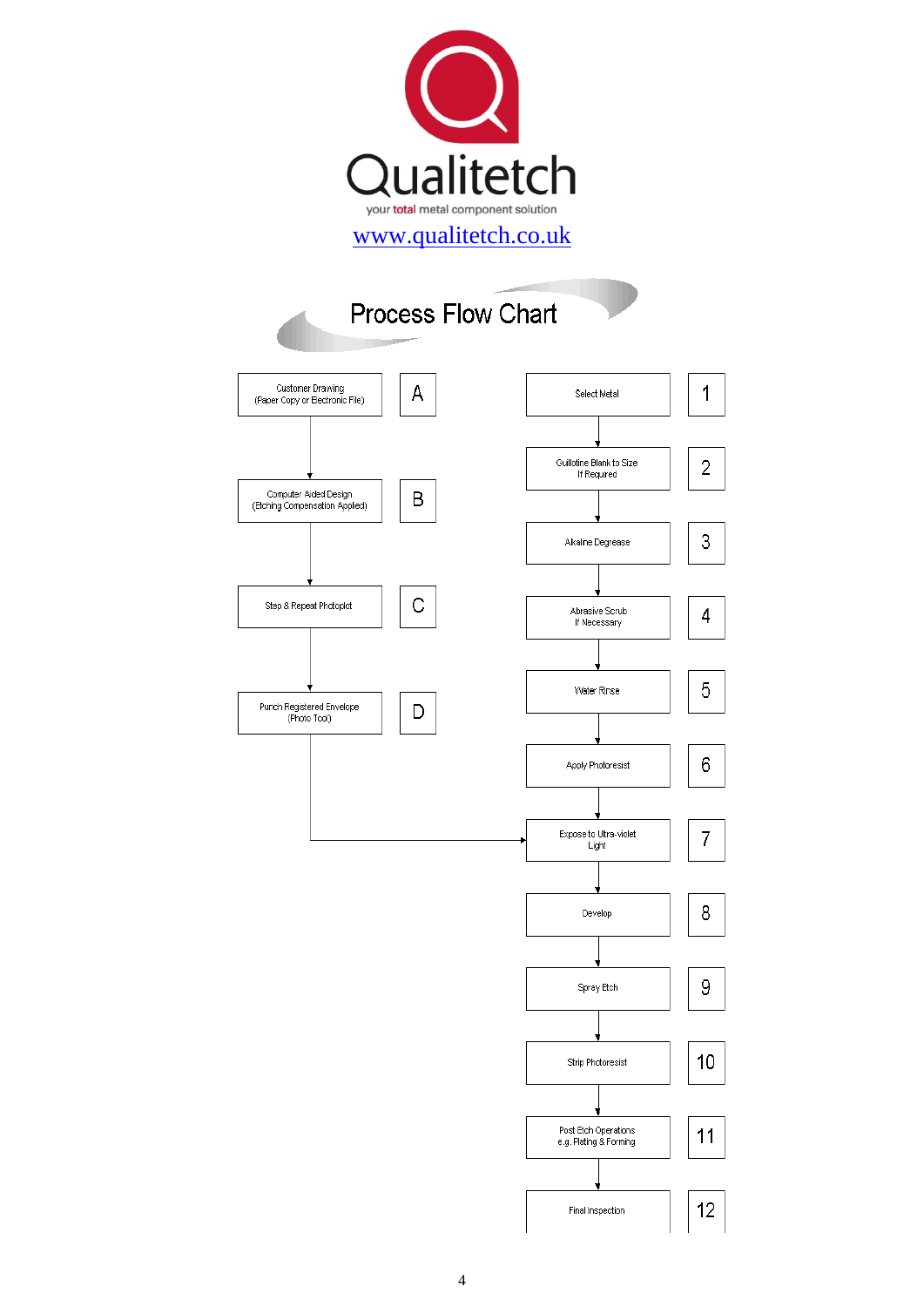

## **PHOTOTOOLING**

In order to transfer the image of the required cutting lines onto the photoresist some form of masking has to be produced. This mask consists of a sheet of clear acetate with black lines where the photoresist is to be masked from the ultra violet source (refer to image creation). As the metal is covered and etched on both faces 2 films are required, these films are known as a phototool or P.R.E (punched register envelope).

## PRODUCTION OF PHOTOTOOLS (Light Plotted)

Modern technology now allows an image of the profile of the flat component to be transferred directly to the photographic film that is to be used as the phototool by way of a light pen plotter. These plotters operate in exactly the same way as a pen and paper plotter except that photographic film is substituted for paper and light for ink.

Upon receipt of a drawing a 2D CAD image is created, which may involve calculating bend allowances and inclusion of half etch detail where required. To allow for the etching process an etching compensation factor has to be added. This involves drawing the outside profile larger than the finished component size and holes and slots smaller. The amount of adjustment is directly proportional to the thickness of the metal being processed.

In general terms, for metal gauges including and above 0.3mm the width of the cutting line should be equal to the thickness of material being processed. The etch rate, or processing speed, is proportional to the width of cutting lines. Consequently where the component profile allows, metal gauges below 0.3mm should be processed using phototools with cutting lines plotted at 0.3mm wide. After the adjusted profile has been drawn the image is repeated to gain maximum utilisation of the sheet area, taking into consideration the metal grain direction if applicable. It is at this stage that tabs to hold the component into the sheet are drawn on the profile if required, together with identification of the tool. Because 2 films are necessary to transfer the required image, it is possible to vary the detail of each film. Any cut line or text detail present on one film only will be duplicated on just one face of the metal, this detail will only be etched from one side, penetration will be at approximately 60% by the time detail on both faces of the film have pierced the sheets.

Tools are always plotted so that in use the emulsion side of the film will be in direct contact with the photoresist; failure to adhere to this orientation will result in a diffused line. If the phototool has no half etched detail, then the second film can be produced by contacting the first developed film with an unexposed negative type held tightly together with a vacuum and exposed to a light source. This process is undertaken after film registration holes have been punched to create a perfect top to bottom alignment or registration. Tools with half etched detail have to be plotted on an individual basis. Registration of the images is then achieved optically with the aid of magnification but is easily achieved to an accuracy of  $15 \mu m$ .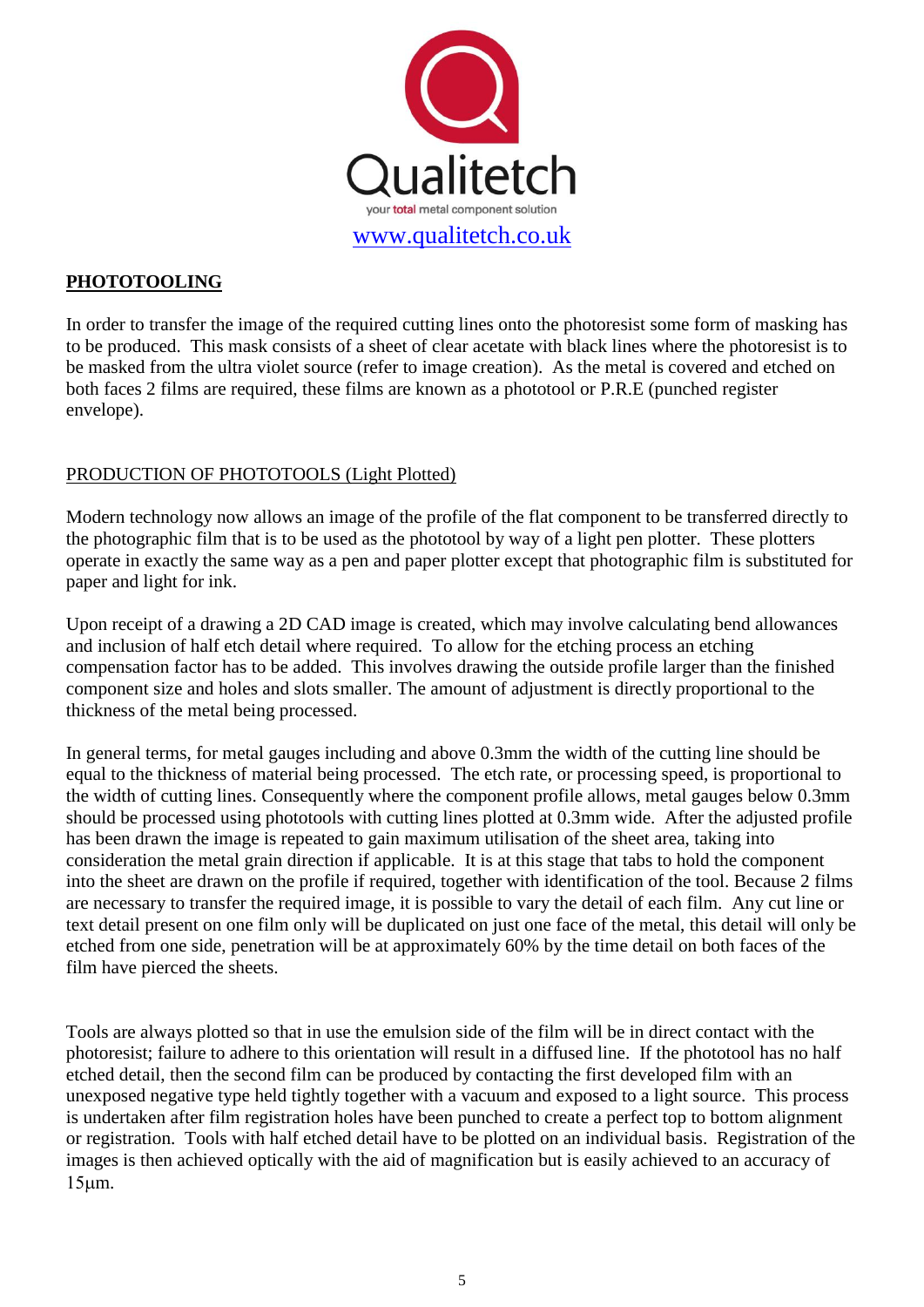

## **METAL PREPARATION**

#### CLEANING

The selected metal has to be cleaned prior to having the photoresist applied (refer to the process flowchart). The cleaning operation is necessary to remove the oil, grease or any substance from the surface of the metal that would prevent good adhesion of the photoresist.

There are 2 methods of cleaning, mechanical and chemical. Mechanical cleaning usually involves some form of scrubbing in conjunction with a suitable mild de-greasing solution. This method gives a good result but is not practical for very thin gauge metals. For example 0.013mm stainless steel or 0.050mm copper is almost impossible to scrub without causing mechanical damage.

Experiments have been conducted with ultrasonic cleaning; it has proved to be a slow process that is probably not best suited for this type of application.

Chemical cleaning is a mild pickling process. The sheets of raw material are suspended in a degreasing solution that typically consists of 30% phosphoric acid plus other degreasing agents as added by the solution manufacturer. The proprietary cleaner is diluted to a 10% solution but this is of course dependent on the manufacturers' recommendations. Some heating of the solution is beneficial. The temperature is not critical; typically 45 degrees centigrade gives a good clean. After soaking for approximately 10 minutes the sheets are given a clean water rinse. The next process is dependant on the type of photoresist to be applied (refer to Laminating).

## LAMINATING

Laminating (the application of the photoresist) is carried out immediately after the metal has been cleaned. The process is dependent upon the type of photoresist being used. For wet film resist the metal sheets are dipped into the liquid resist and allowed to drain until an even thickness of coating is achieved. The coated sheets are then baked in an oven to cure the film prior to printing and developing.

For dry film resist the sheets can be fed through the laminating rollers whilst they are still wet. It is essential that the speed of the rollers is proportional to the metal thickness being laminated. The polymer film is left on the surface of the photoresist until the printing operation has been undertaken unless the sheets are to be double laminated, in which case the polymer film is removed and the sheets are immediately passed through the laminating process for a second time. Both types of film now have to be protected from uncontrolled ultra violet light until the developing process has been undertaken.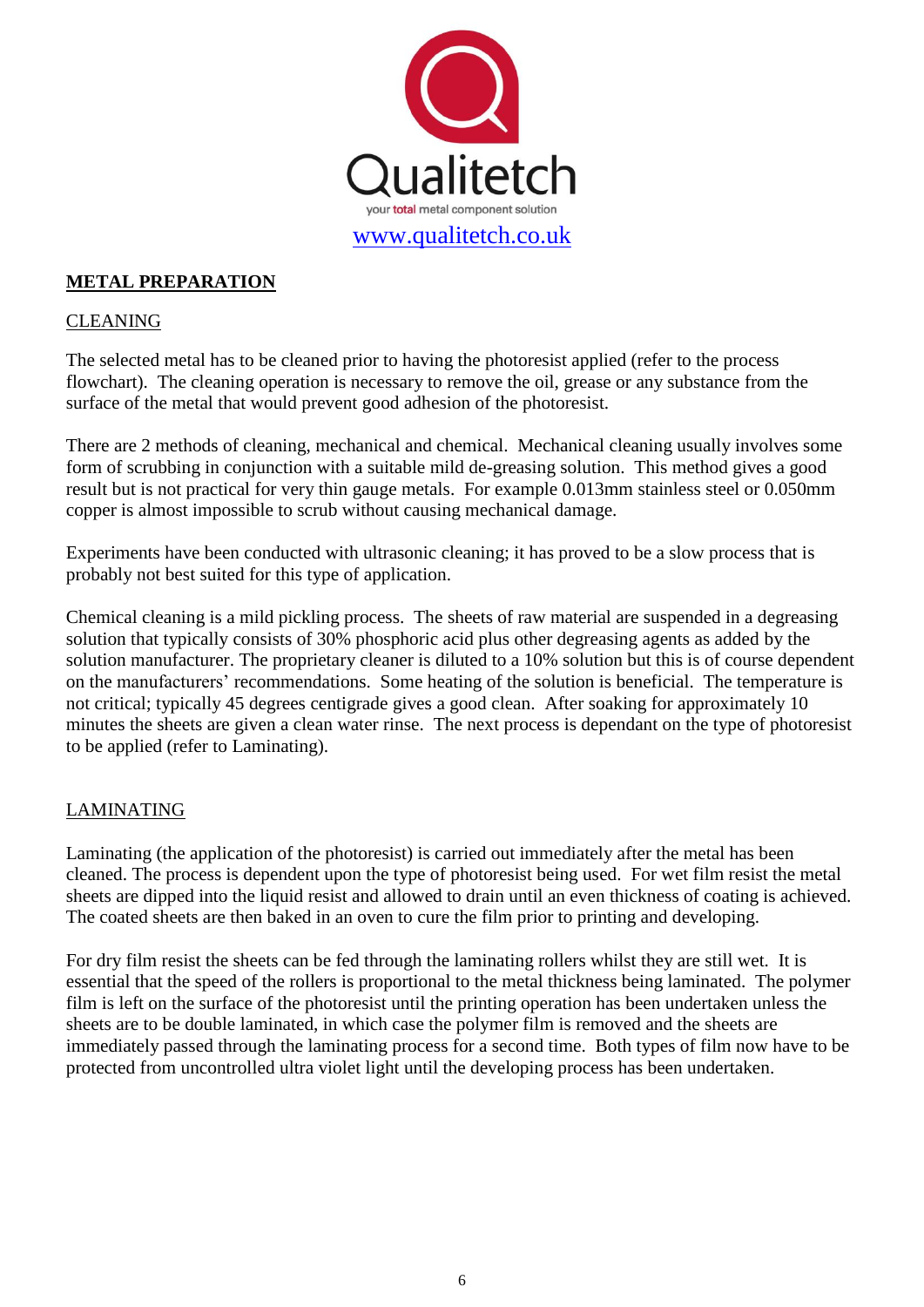

## **IMAGE CREATION**

#### PRINTING & DEVELOPING

The printing of the metal sheet is carried out by using a punch registered envelope which consists of 2 photographic films (refer to Production of Phototools) and an ultra violet light source. The object of the printing and developing process is to produce sheets that have cut lines i.e. bare metal areas on both faces where the etchant is required to act. Where the metal is to be unaffected by the process it remains covered in photoresist film.

Registration of the films to each other is critical to achieve component accuracy as is flatness of raw material (refer to raw materials). A bowed sheet will cause progressive misalignment or out of registration image.

## **ILLUSTRATION OF MIS-REGISTRATION**



The film registration is achieved at the phototool production stage. Providing any curvature is removed during the printing operation, registration is not an issue. This curvature is removed by either mechanical pressure (by sandwiching the metal and films between 2 sheets of glass) or by vacuum. (A flexible top sheet pulling down on a rigid glass lower sheet.

Once the phototools are in contact with the surface of the photoresist the whole assembly is exposed to an ultra violet light source. The exposure time is dependent upon the thickness of the masking lines present on the phototool.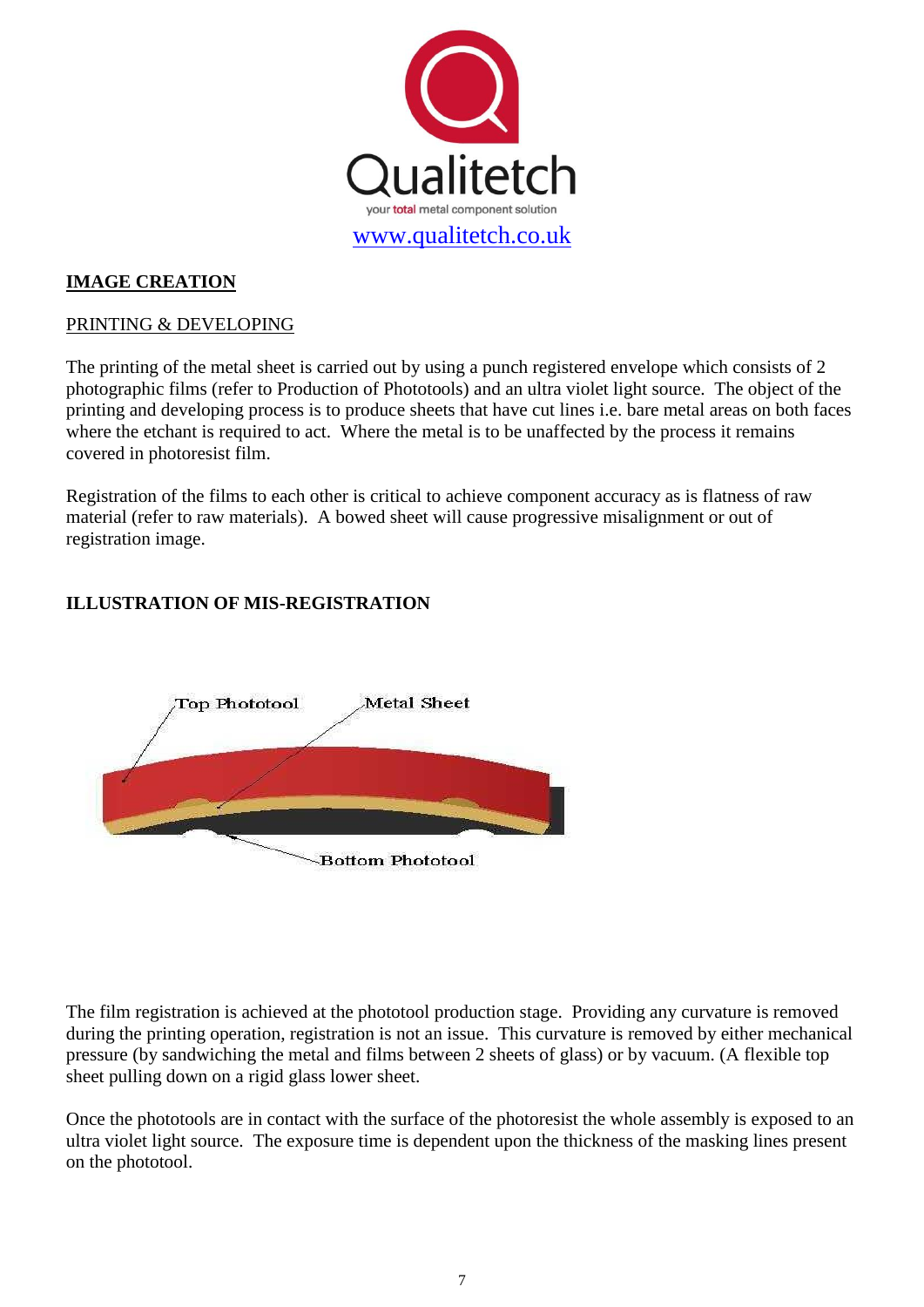

## DEVELOPING

Developing is the term used for the chemical removal of the unplasticised areas of the photoresist. The printed sheets are passed through the developing machine on a conveyor, where the unexposed areas of resist are removed with a sodium carbonate based solution. It is during the developing stage the bare metal cutting lines are produced. The developing operation is the final task before the sheets are subjected to the photo chemical machining process. If dry film resist is used the polymer film is removed prior to developing. Once developed the prepared sheets are no longer sensitive to ultra violet light and can be freely removed from the controlled light spectrum of the print room area. Special care has to be taken when very fine lines (less than 0.15mm wide) are present on the phototool. It is often necessary to double develop that is passing the exposed sheet through the developer twice. A small piece of undeveloped photoresist present on the cut line will always result in an unsatisfactory etch quality of that specific component. Even the smallest piece of photoresist present on a cutting line will prevent the etchant attacking that area. If for processing reasons the material sheets have to be double laminated, then double developing is always a necessity.

#### **COMPONENT MANUFACTURE**

## THE PHOTO CHEMICAL MACHINING PROCESS FOR COMPONENT MANUFACTURE

One of the key strengths of the etching process is that the chemistry is unaware of the hardness (or type) of material that it is etching through. This is due to the way that etchant chemistry breaks down the materials grain structure, which only changes slightly with temper (refer to materials section). The component etching process was originally developed in the 1940s to manufacture parts from materials too hard to stamp or machine.

Etching also has no detrimental effect on the properties of the material surrounding the etched areas. Concerns of localised annealing or embrittlement do not occur during the process. This gives etching the advantage of being able to create component shapes in any hardness of material from annealed to spring hard. The ranges of material types/thickness regularly etched in commercial production are listed in the Raw Materials section.

#### EQUIPMENT

The modern spray-etching machine is almost universally used in production photo chemical machining. The workpiece, or sheet, travels along a horizontal conveyor consisting of rubber wheels on GRP rods which carries it through a rigid PVC chamber, where it is vigorously sprayed with hot etchant from batteries of nozzles above and below the track. The most productive etch rate is achieved when the etchant is sprayed perpendicular to the workpiece. This ensures that as the cut moves through the workpiece the main pressure is directed to the base of the cut, therefore only attacking the side walls by diffusion.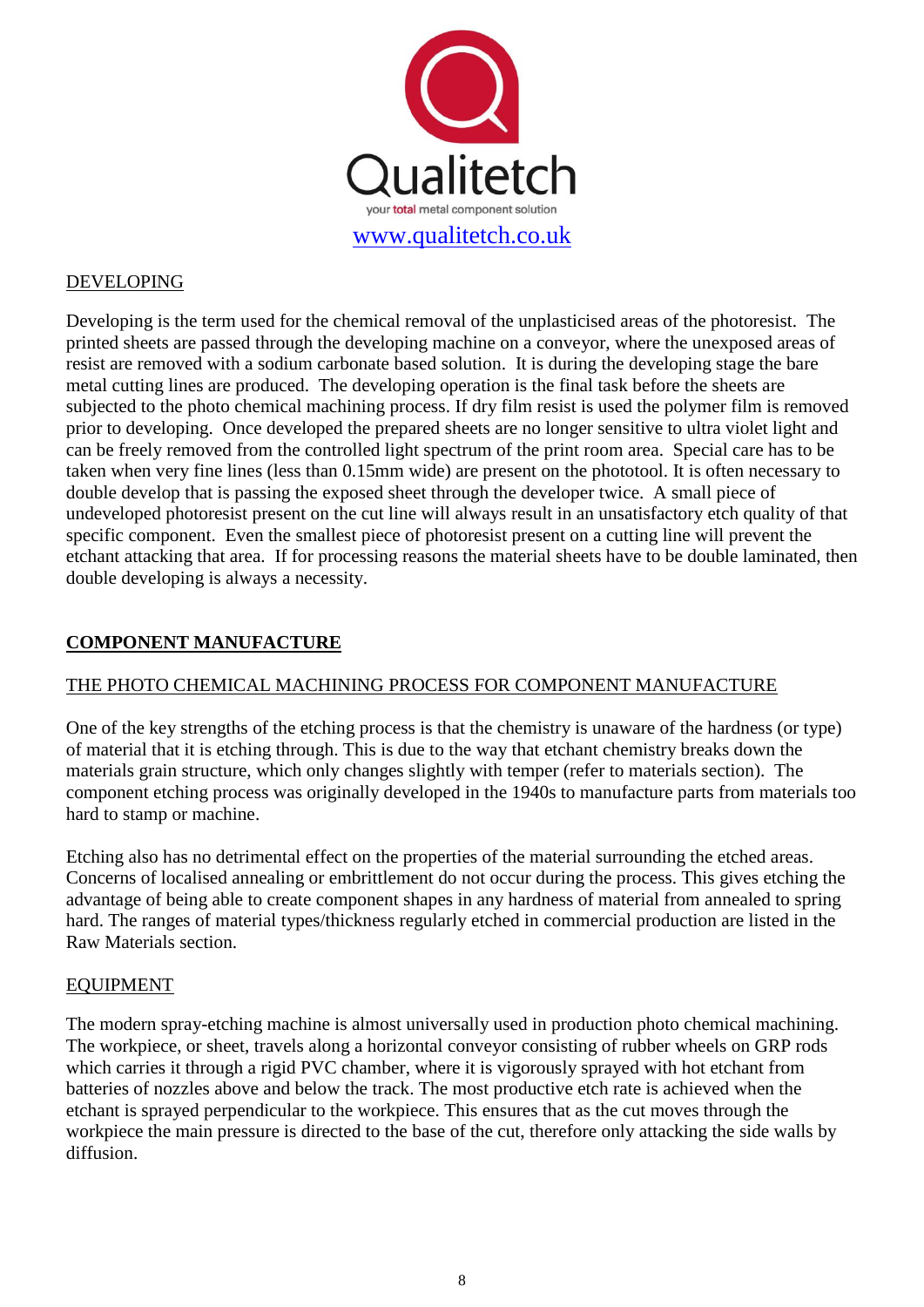

## ETCH FACTOR

The ratio of etch depth to undercut is called etch factor and is determined by the process chemistry and the spray pressure and direction of its application. The differential etch rates at the floor and sides of the spray etch cavity are responsible for the characteristic profile of the finished edge. The profile develops as if an ellipse of increasing size were sinking into the metal surface. As etchant is applied under pressure then the point that receives the greatest impact of that pressure will etch quicker. This is always intended to be the base of the cut, therefore the cut will travel down (and up) through the material quicker than along the horizontal

# **TYPICAL ETCHANT DIFFUSION**



## EDGE PROFILE

The cutting action of the chemicals does create a characteristic edge profile referred to as a bi-cuspic edge. This has the appearance of a seagull in flight. This is the result of simultaneous etching from both sides leaving a witness at the point of breakthrough. As the etching proceeds the bicuspid edge retreats at a decreasing rate. The nearer to the horizontal the surface the faster it etches, therefore the protruding cusp is reduced faster than the nearly vertical sidewalls.

As etching continues the bicuspid edge becomes progressively straighter and almost vertical. Further etchback would result in overetching and a concave edge protruding into the materials section by as much as 1/5th of the materials thickness. The phototool will have been sized to achieve nominal dimension at straight wall (refer to phototool production). The rate of etch slows as the edge profile becomes vertical. Consequently if the product comes to size midway through a machine pass it will not be overetched and therefore undersize by the end of the pass.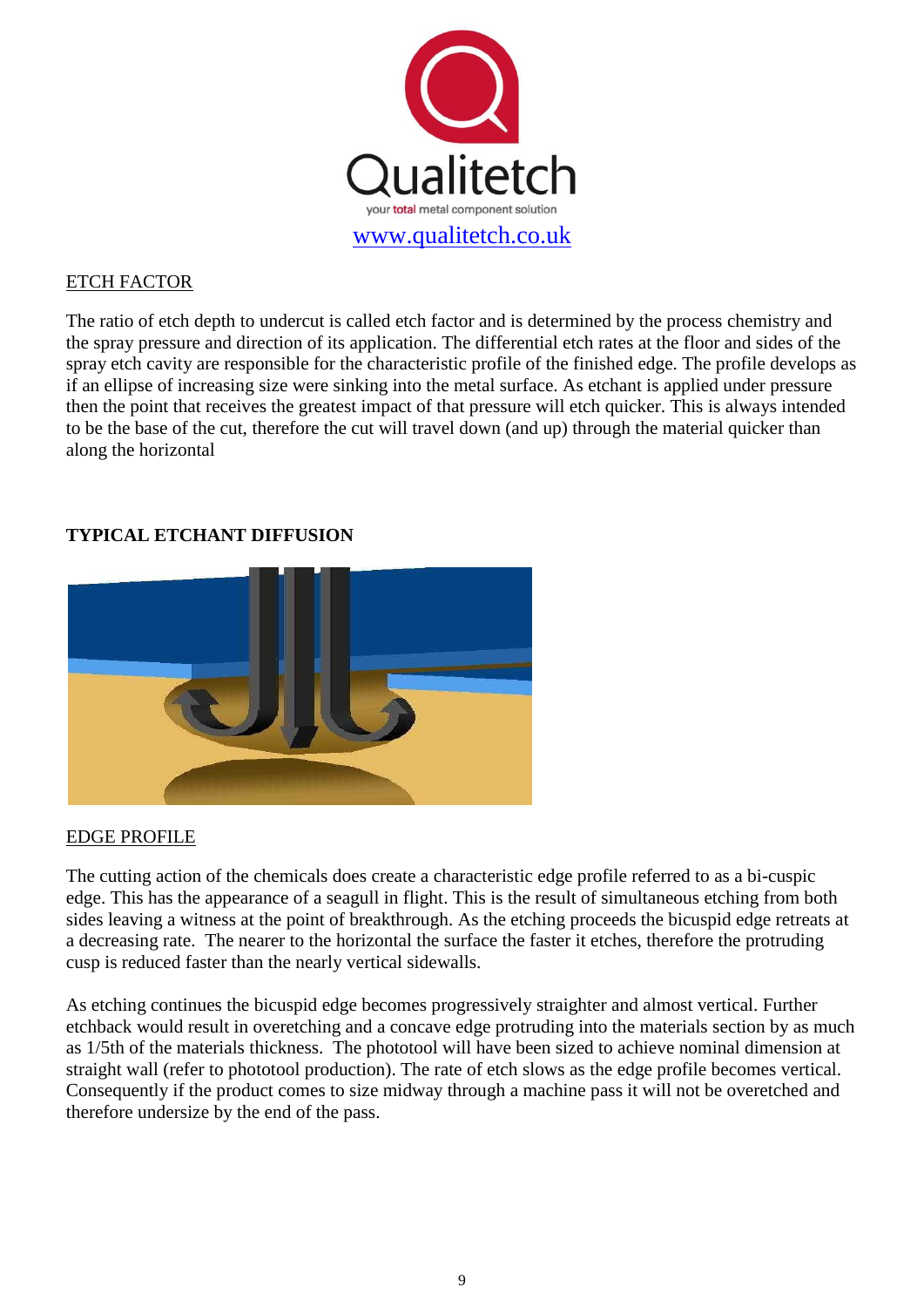

**PRE ETCH**



Etchant



# **EARLY STAGE ETCH**





## **PRE BREAKOUT PROFILE (BI-CUSPIC EDGE)**

# **INITIAL BREAKOUT PROFILE**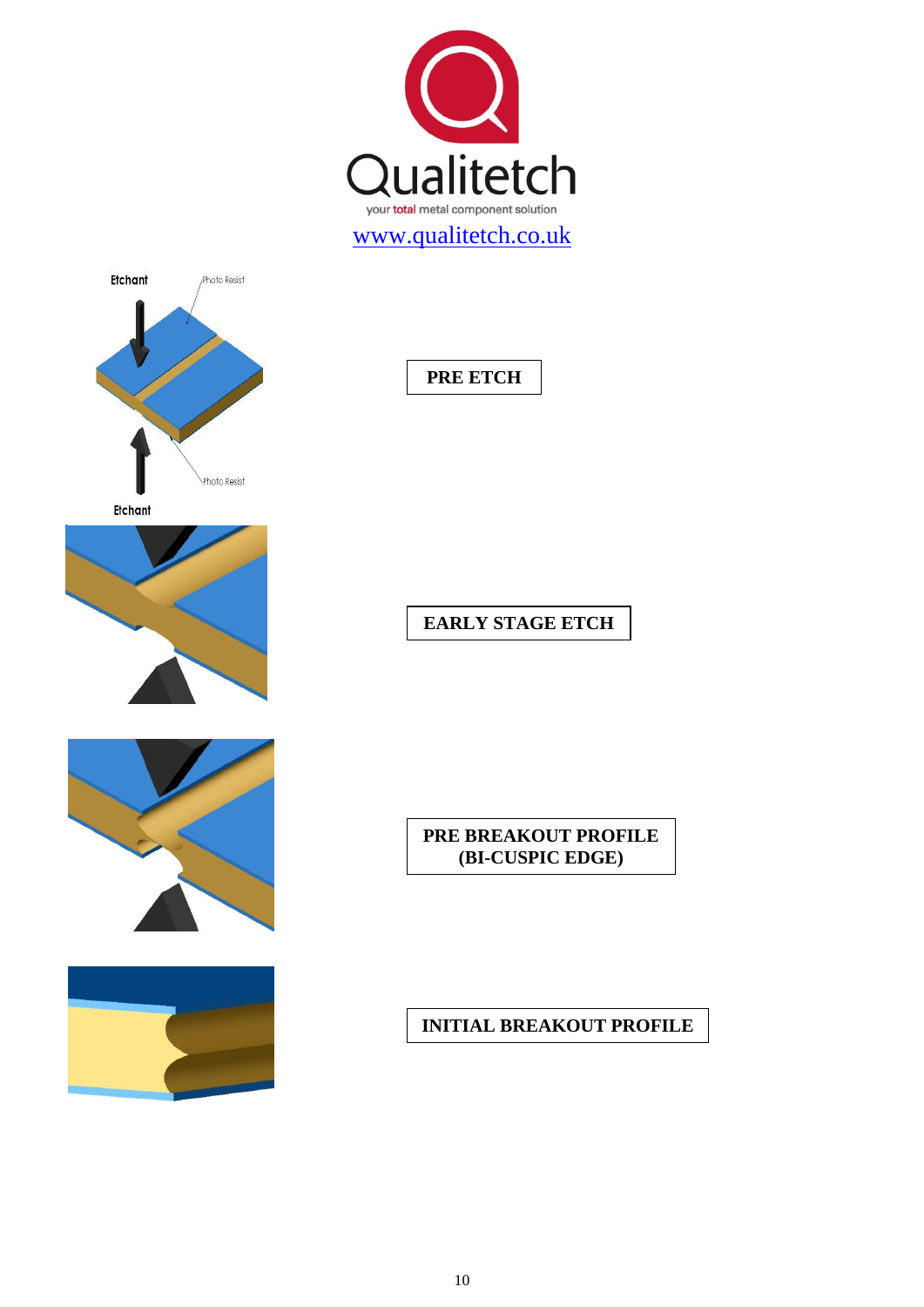



# **FINISHED PROFILE**

## **CHEMISTRY**

The majority of photo chemical machining is carried out with aqueous solutions of ferric chloride. It is inexpensive, readily available, versatile in that it attacks the majority of commonly used engineering metals and alloys, and it has a high capacity for dissolving those metals. Environmentally it is attractive as it is of low toxicity and relatively easy to filter, replenish and recycle. Also it is used extensively in water treatment processes. Ferric nitrate is used for the etching of non-standard materials such as molybdenum and silver.

Ferric chloride is a black solid that dissolves in water to give a clear, red brown, astringent solution. Ferric is supplied in 2 principle grades, or purchased in one condition and treated on site to suit application.

Due to the importance of chemistry in the etching process it is common to have onsite technical support in the form of laboratory facilities plus chemistry technicians. This allows for regular monitoring and adjustment of the condition of the production chemistry. Regular monitoring is essential, as the properties of the etchant chemistry will alter constantly as they react to the elements transferred into solution from the materials etched. The elements added to the chemistry can increase or decrease the effective strength of the etchant. A consistent etch rate is important for production rate, etch quality and dimensional stability of the processed components, particularly over a large batch.

## MULTI STAGE ETCHING

A key attribute of photo chemical machining is its flexibility as demonstrated during a multi stage etching procedure which relies upon repetition of elements of the manufacturing process. For example: Take a component design requiring partial thickness reduction in a small area to say ¾ of material thickness (t). Half etching from one side during the main profile cut would result in a finish thickness of  $\frac{1}{2}$  (t) in that area, which would be too deep. The only way to achieve a  $\frac{3}{4}$  (t) would be to selectively etch the area requiring the thickness reduction initially.

The sheet of material would be prepared, laminated and printed with a single sided phototool exposing the area to be surfaced etched only (the component profile would remain undeveloped at this stage). The sheet would be etched until the correct thickness had been achieved in the exposed area. Once complete, the sheet is stripped of resist, cleaned and prepared for re-laminating and printing.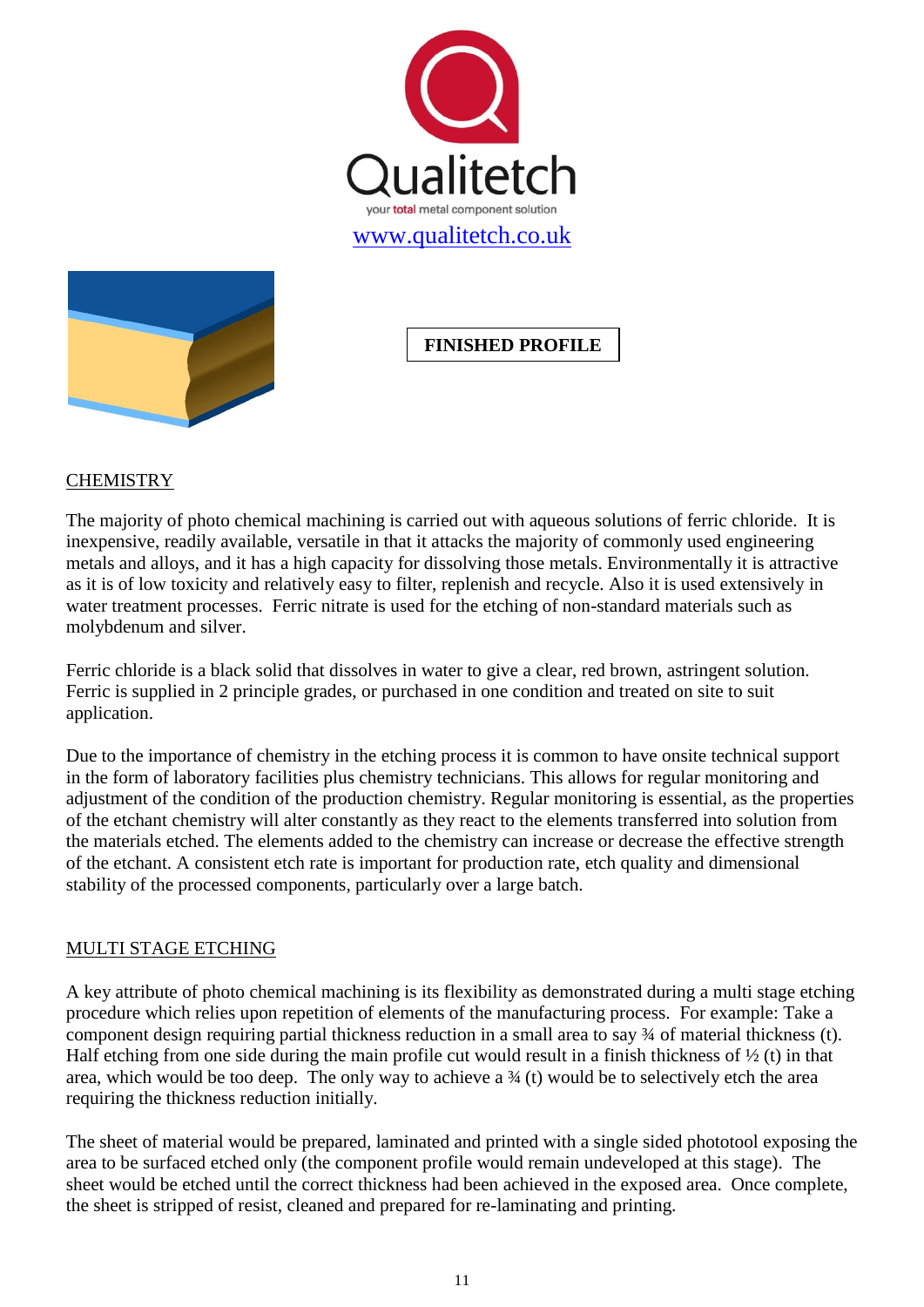

This time a double-sided phototool is used which includes the component profile and any through feature details. The previously surface etched area is not developed this time. The sheet is then etched until the components are to finished size, the surface etched area is not attacked by the etchant during this second stage due to a protective tent of new photoresist. Once the component has completed its second etching stage the resist is stripped off as normal and the finished part, complete with its accurately thinned area is ready for any further manufacturing stage.

## REMOVAL OF RESIST (STRIPPING)

Photoresist can only be removed by chemical means to avoid damage to the etched components. Different chemicals are utilised to strip different resist formulations. However the photoresist in most common usage is aqueous dry film that can be effectively stripped using a mild caustic soda solution.

The stripper solution is applied onto sheets of components in a conveyorised machine, which also has rinsing and drying chambers. Alternatively if the components are loose, then they will be hand stripped in mesh baskets in dip tanks.

Once stripped, the components are dimensionally inspected and ready for any appropriate secondary operations, such as plating forming, machining, assembly etc. or shipment to the customer if no additional processes are required.

## **ADVANTAGES OF PHOTO CHEMICAL MACHINING**

Half etched fold or bend lines Multi level depth etching Low cost tooling Lead-times in hours/days not weeks/months Any material temper Virtually every metal type Stress and burr free manufacture No additional costs for complex shapes Interfaces easily with other manufacturing techniques No impact on component material properties Simultaneous part marking/corporate ident Low and high quantities Economic manufacturing costs